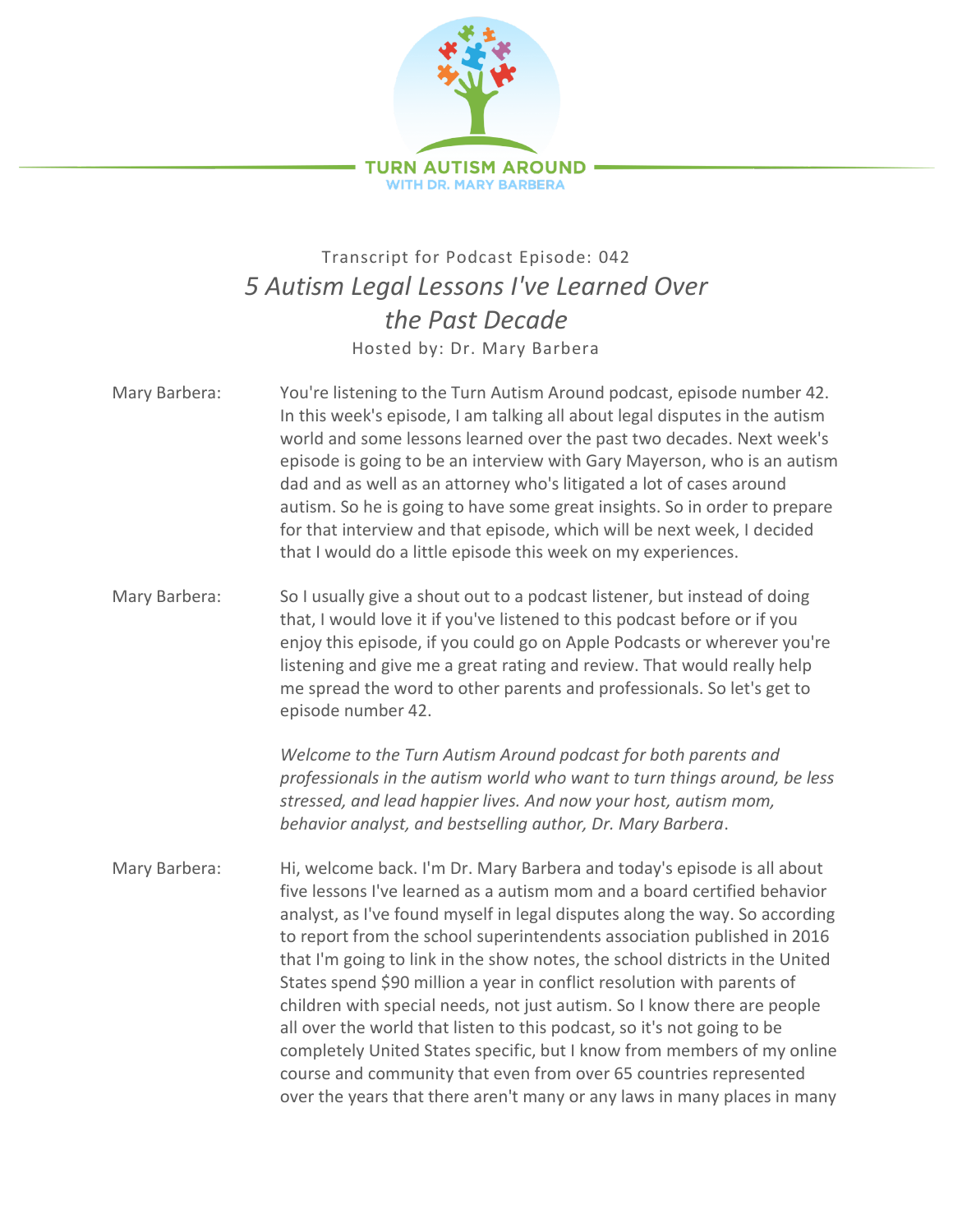countries. But in the United States there are laws and I have been through two due process cases, mediation, facilitated IEPs, fair hearing process, you know, just a variety of special education, legal system options. And so I thought it would be really good if I could jump on here and do a summary of some of those processes and some lessons I've learned along the way.

Mary Barbera: So when Lucas was three years old, the day before he was three, he was diagnosed with moderate to severe autism. A couple of weeks before that, I had read a book called, Let Me Hear Your Voice by Catherine Maurice. And in that book she details the recovery of her two children who were diagnosed with autism and then received Lovaas type ABA approach. And they got all better, recovered, became indistinguishable, whatever you want to call it. And pretty much from that book that was based on the 1987 Lovaas study, the whole field of behavior analysis was created based on the need created by that book. And what also happened was a lot of due process cases started from that book as well.

Mary Barbera: So Lucas was diagnosed in 1999. I found myself in due process right after his diagnosis. Maybe a month or two later we went to mediation and it was not successful. And actually the school the body that was over the three to five population in my County actually filed due process against us because we did not accept their program. So I had to get a lawyer to figure out if that was even reasonable, and anyway found myself obtaining a lawyer who was a father of an adult son with autism at the time. And he was great because he agreed to take my case pro-bono, which means he would litigate the case without charging me anything. And then he would recoup his costs from the school district when and if we won.

Mary Barbera: So there's a lot of times when, you know, we consulted with another attorney back then and it was like, you know, you could risk \$30,000 or more just trying to litigate this. So the cost benefit really has to get weighed out. And anyway, so this lawyer was, was pro-bono and the due process, most people settle when they go to due process, but unfortunately we did not settle. And we went to 10 days over the course of a year and a half. And it was after my testimony for five hours at the end of the case. It's kind of like a court in some situations. I mean, it's in usually a building in the classroom in the school, but there's a court reporter there like a stenographer and there's a hearing officer and there's two lawyers. So in a lot of ways it runs like a court. And so we went 10 full days of having this lawyer come and litigate the case.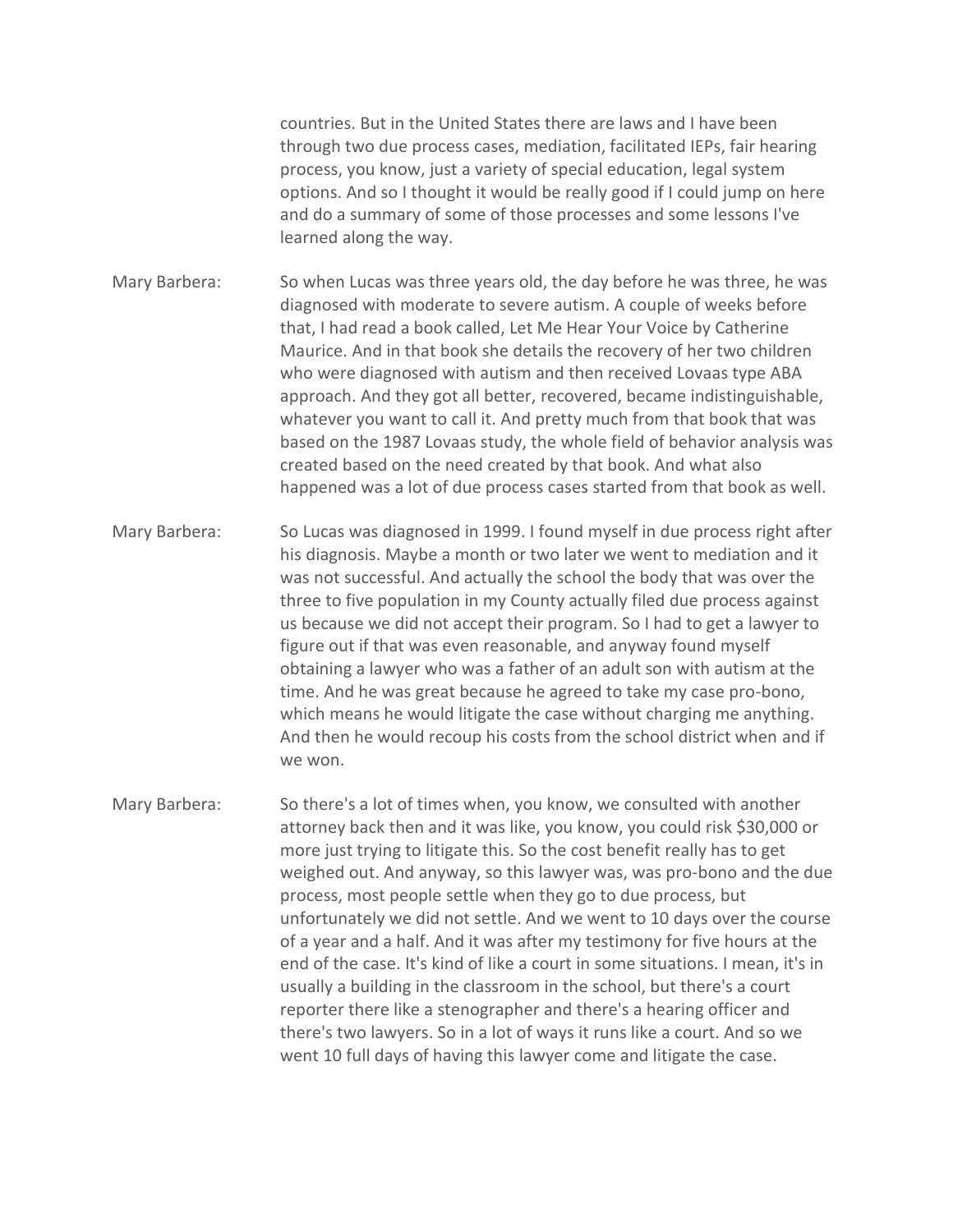- Mary Barbera: And in the end we actually lost the case the first round and then it was appealed and we partially won some. And in the end it all worked out and it was actually my first attorney who suggested that I look into becoming a behavior analyst. So I think in the end it just all worked out. But it was, it was very taxing. It was really draining. And one of the things I'm going to tell you in this short podcast is, I would avoid due process or any major litigation if you can, because you're already going through a lot having a child with autism no matter what the age is, you're already going through a lot of strain and this just really adds to the strain. But we're going to get to all that.
- Mary Barbera: But like I said, in addition to two due process cases, I've also been involved with other legal system options, and I'm going to talk about that as we go as well. So just a little history background. In 1975, the education for all handicapped children was passed in United States federally, and this allowed kids with a variety of disabilities to begin going to public schools. Up until that point, they were largely excluded. And then in 1990 that education for all handicapped children, it was renamed as IDEA, which is the individuals with disabilities education act. And there's been revisions to the 1990 IDEA in 1997 and 2004. Also in 2001 no child left behind was added as a law. And that does complicate things a little bit, makes the school districts have to do a lot more data, a lot more measurable outcomes. And kids with disabilities are also included in needing to show and make progress every year. So in a lot of ways the no child left behind became extra burdensome for both parents and professionals.
- Mary Barbera: And I did want to loop back and say this podcast is for both parents and professionals in the autism world. And I'm, as both, I am going to be giving advice here, not of course quote unquote legal advice, but I'm going to be giving some advice from my perspective mostly as a parent, but being in the field now as a professional to a litigation conflict, negotiation is tough. And especially tough when you're talking about a child education. It's tough for both the parents as well as the teachers, administrators, paraprofessionals, speech and language pathologists. It causes a lot of strain that we're going to get to the lessons in a minute.
- Mary Barbera: So we have some laws in the United States and the IDEA pretty much ensures a free, appropriate public education in the least restrictive environment. So when you think about free, it should be completely free. Appropriate is one of those words, when I was, you know, learning when I was thrown into the autism world, thrown into this big hole and I had to climb out and I read the Maurice book and I'm like, okay, we gotta get on this. Lucas needs intensive intervention. I want him to recover from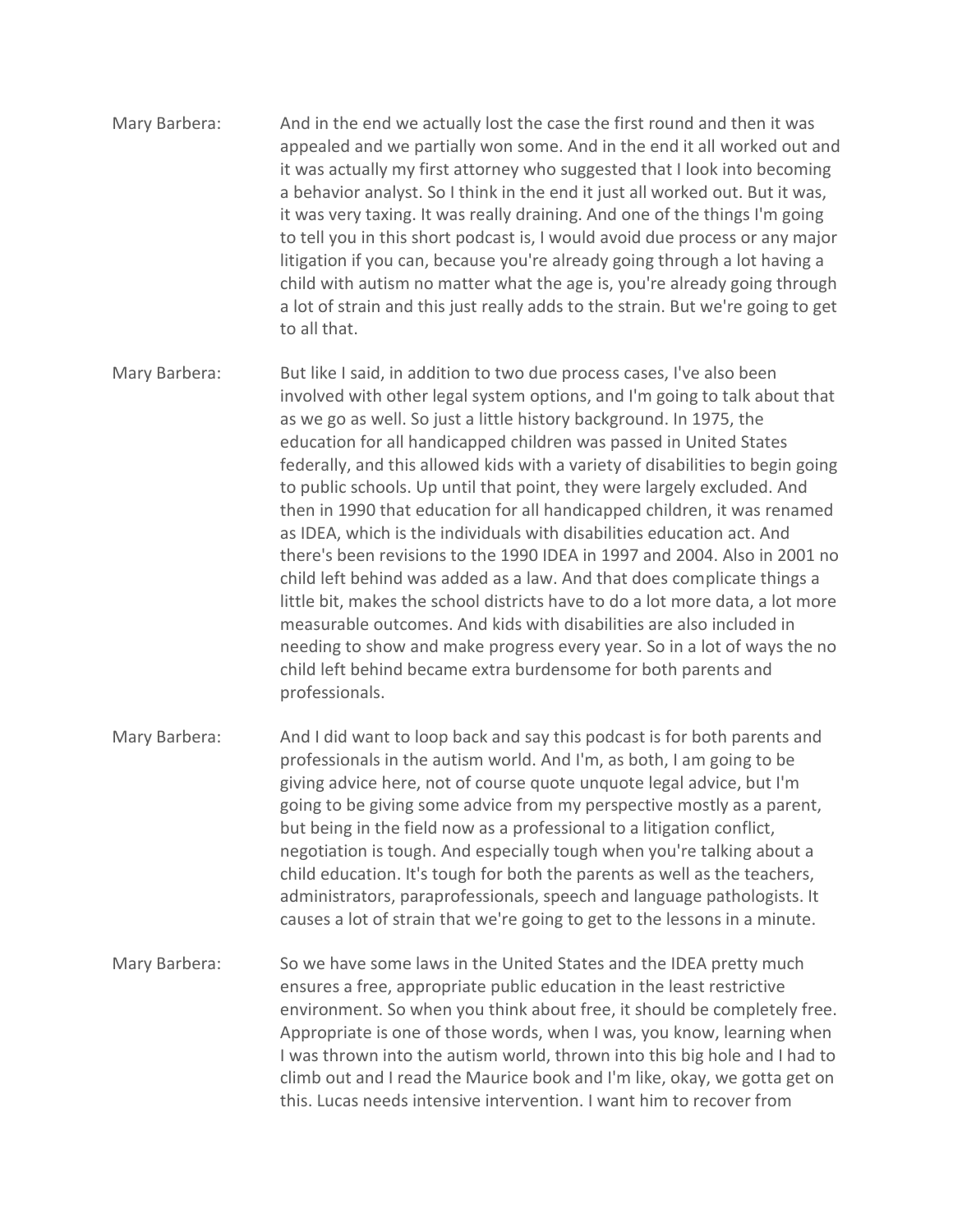autism; very black and white thinking back in the day from me and you know, I'm like, I want him to reach his fullest potential. I want him to have the best therapy, the best outcome.

- Mary Barbera: And I quickly learned from my attorney that using the word best in writing in person was not going to get me very far because IDEA says free appropriate public education. And the law is clear. It doesn't have to be the best. It doesn't have to... Have the child reached their maximum potential. And I was told to, it kind of equates to you can have a Chevy but you can't have a Cadillac. Or you can have the Cadillac if you can afford to pay for it, but it's not going to be like the car has to have wheels and has to run, but it doesn't have to be great.
- Mary Barbera: So that's something to keep in mind as you advocate for your child or as you're in meetings or writing emails. Of course, my whole goal is for each child to reach his fullest potential and be as safe, independent and as happy as possible. And I, you know, fullest potential eventually, you know, that's great. But I would just use appropriate, I want, you know, him to be independent kind of label. I want him to use words, you know, trying to avoid the word best. So as I said, Let Me Hear Your Voice, the book written by Catherine Maurice was really pivotal in increasing the due cases and there is an article, a study written by Yell and Drasgow, and I am going to put this in the show notes. It was published in 2000 and it looked at litigation due process cases related to wanting Lovaas ABA therapy back between 1993 and 1998.
- Mary Barbera: So to get to the show notes, you can go to Marybarbera.com/42, and that'll get you back to the show notes where I'm going to link a couple of these articles that I'm recommending. So Yell and Drasgow basically looked at 40, I think it was 45 published due process cases, and they looked at the winners and the losers. And so the parents that won due process, they mostly won on procedural issues. You know, the school districts weren't ready for this flood of due process cases. And we went into due process starting in 1999 so we weren't included in this study.
- Mary Barbera: But one of the things I've learned along the way is there really is no such thing as winners and losers in due process because the side who loses like I lost on the first level can and will probably appeal. So once they appeal, then the other side is like... at some point somebody's gonna settle usually. I mean there have been some cases I think that have gone to the Supreme court, which we're going to talk to Gary Mayerson next week in episode number 43 about, but in general, once one side loses, they'll appeal and then eventually things will settle. But you can find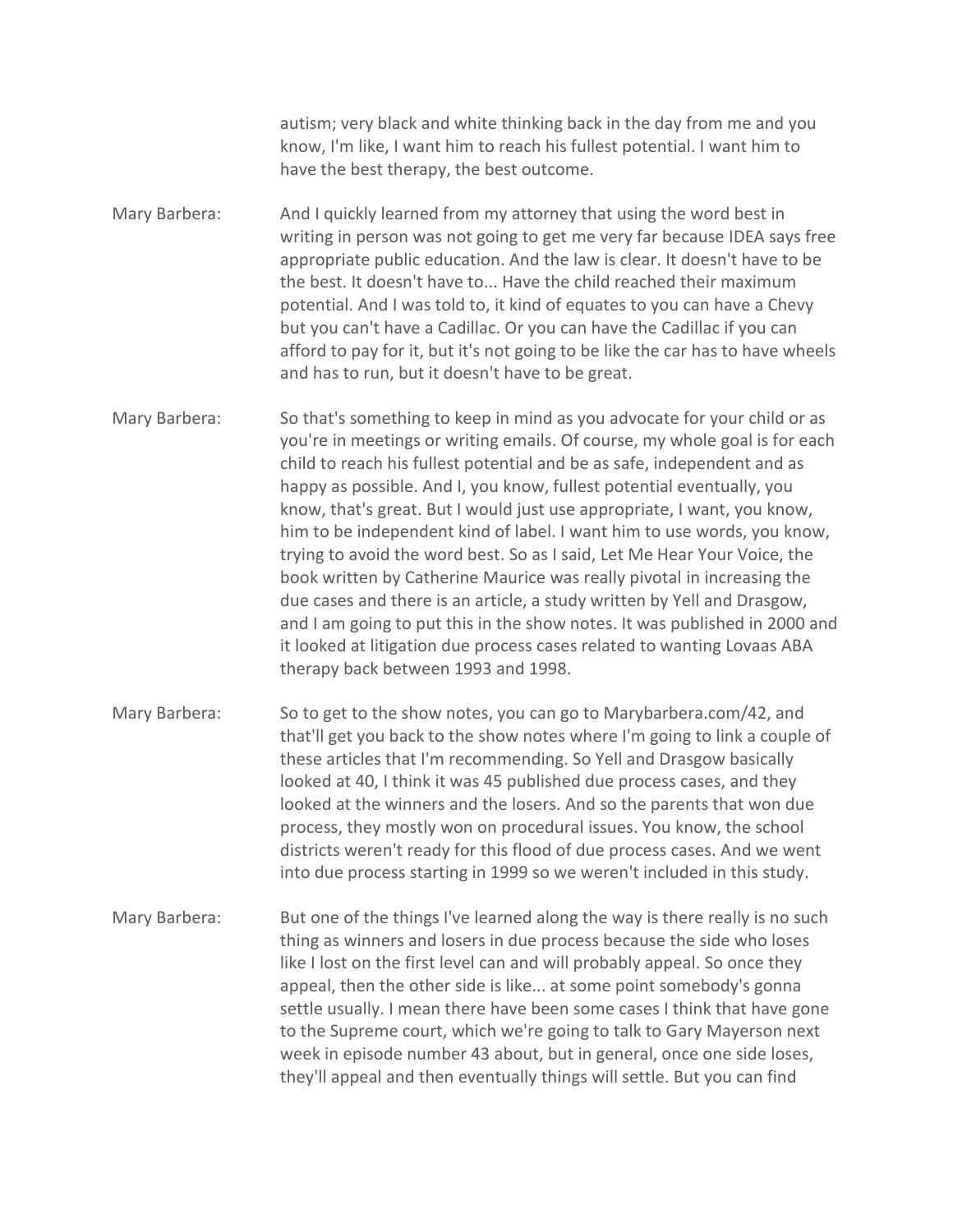yourself like I was in a yearlong dispute and then a year to get any kind of financial reimbursement. It can be quite, quite a long and tedious.

- Mary Barbera: Okay. Let's get to the lessons I've learned. There's five of them, five main lessons. Of course I have tons of other lessons. So five lessons that I learned during legal disputes over the past two decades. Number one, whenever we're looking at any kind of problem, problem behavior of the child, conflict, anything, we have to start with an assessment.
- Mary Barbera: So when people start saying, Oh, I'm in big fights with the school, this parent's being out of control, whatever the situation is. Okay, let's start with the facts. Okay. What's the assessment? What's the assess? When was the last assessment done? What does it show? Language wise, behavior, academic levels. Just as much assessment data as you have to get a clear picture. The age of the child, whether they have siblings in the district, how far they live from the school, whether they're transitioning in as a new kindergarten student or if they're transitioning between the elementary school and the middle school. Those are all factors; what the child was getting last year, what they're getting this year, if there's been any regression. Just all those things come into play.
- Mary Barbera: Also looking at, besides the assessment, looking at the current plan, whether that's an IEP in the United States or whether that's if you're young in the United States, if your birth to three you'll get an IFSP. If you're older and an adult you'll get a different type of plan. But you know, maybe you're in another country, maybe there are no plans, but if insurance or someone is paying education system, someone's paying for ABA or for some educational program or behavioral program, there is probably an assessment. There's probably a plan and there's probably a few goals in place. That's just in my experience, the way things work. So you'd want to start with an assessment and really look at where we're at.
- Mary Barbera: And then we need to also look at the placement. What I find a lot is that people are like, well my son needs a one to one; or my daughter would do better at a private ABA school. She's floundering in public schools. Or when my son goes to kindergarten, I want him to be in fully included without an aid. That's jumping to the placement before we look at the assessment, the plan, the goals and things like that. So if that's your goal that your child is going to be included in kindergarten without support, but he's only three, then that's not really... you shouldn't be thinking that far out because you're just going to have, everyone's going to have to see how he does what his assessment is, what his plan is, what his goals are.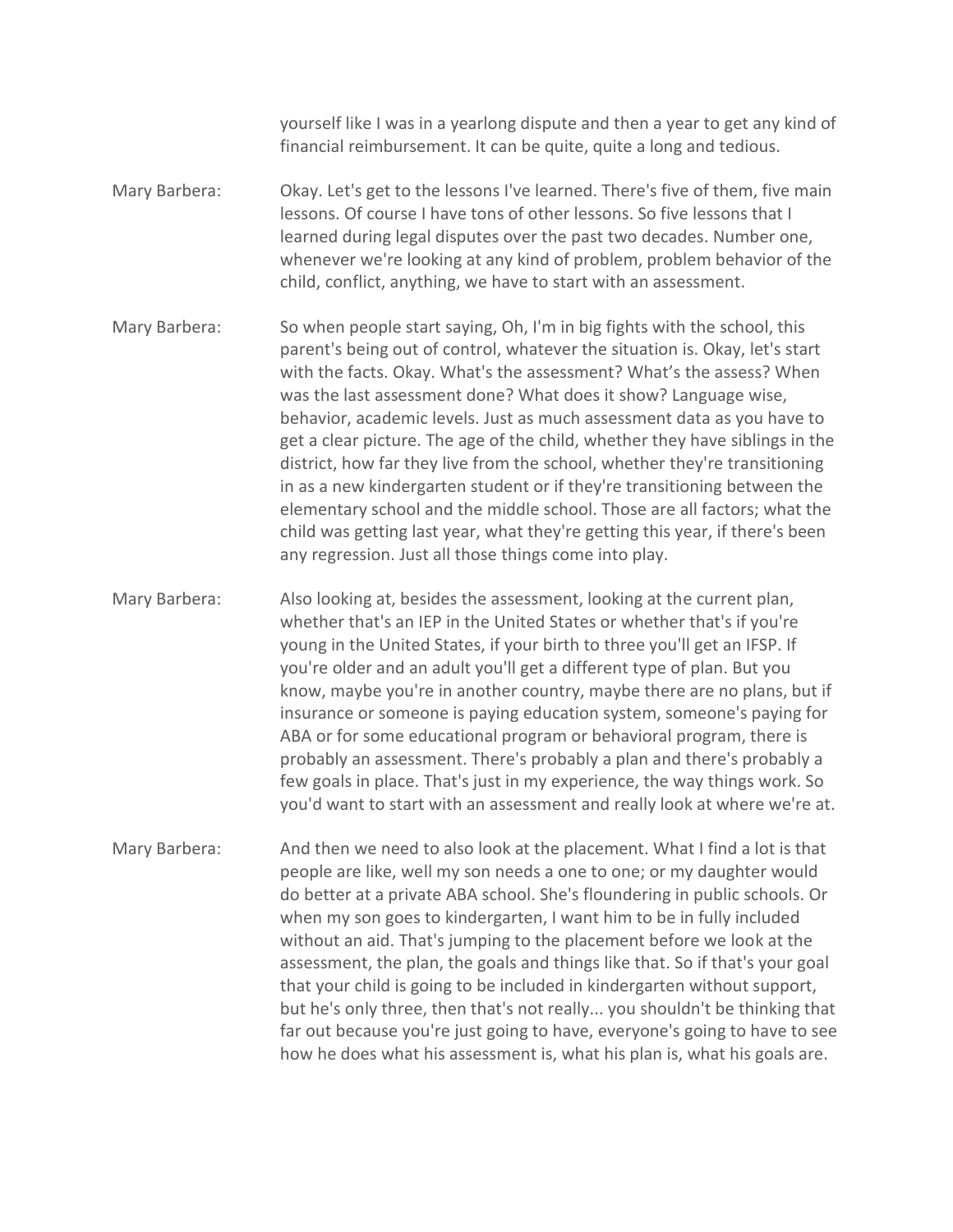- Mary Barbera: And when I talked about free appropriate public education in the least restrictive environment, that's another thing that gets a little hairy is this least restrictive environment. That doesn't mean that Lucas should be fully included when he was in kindergarten or in third grade or in ninth grade. Because of Lucas's needs and his moderate severe autism, his very significant language disability and the fact that he would not be able to understand pretty much any of the language, then the least restrictive environment for him was actually a mostly... most of the time he was in a special education autism classroom, and then he would get included for some parts of it; but it wouldn't maybe be for the whole music session of special, it might just be for the hands on part because he wouldn't understand the language part of Mozart and the C note goes here and the D note goes there.
- Mary Barbera: So when you are thinking about the placements, we have to always say it's gotta be based on the child and what they can handle and what they'll understand. You know, I was at a conference once and they were selling shirts that said on the front 'I have autism', and on the back they said 'don't waste my time'. And I thought this was really good. I am very proinclusion but only if it's maximally beneficial to the child.
- Mary Barbera: So while my number one lesson, my number one thing that I would recommend is you always start with the assessment and plan and goals and placement, before we go onto the next thing, if you find that your child is not in a safe situation, you know, then my next couple of steps are kind of out the window. If you find that, you know, you hear this on the news and it's horrendous, you know, kids are being, you know, locked in a bathroom or abused in any way then of course you'd want to act and call child line and get an attorney or whatever you have to do. But in the vast, vast majority of cases, even if you don't agree that the placement is appropriate, it's not like the child's well-being isn't being, you know, managed and well-meaning people are trying to educate your child.
- Mary Barbera: So unless there is a significant, you know, definite something is not good, then I would move on to my second tip, which is picking a collaboration style over a competitive style. So before we get into the second lesson, I just want to couch this by saying I received my PhD in 2011 and so from 2006 to 2011, I, in addition to being behavior analyst and writing my book, I also was taking PhD level courses in leadership. And I chose to do my one paper, which was on negotiation and conflict resolution on due process and how, and I began to analyze all of my negotiations and due process revolving around mostly Lucas's first due process case.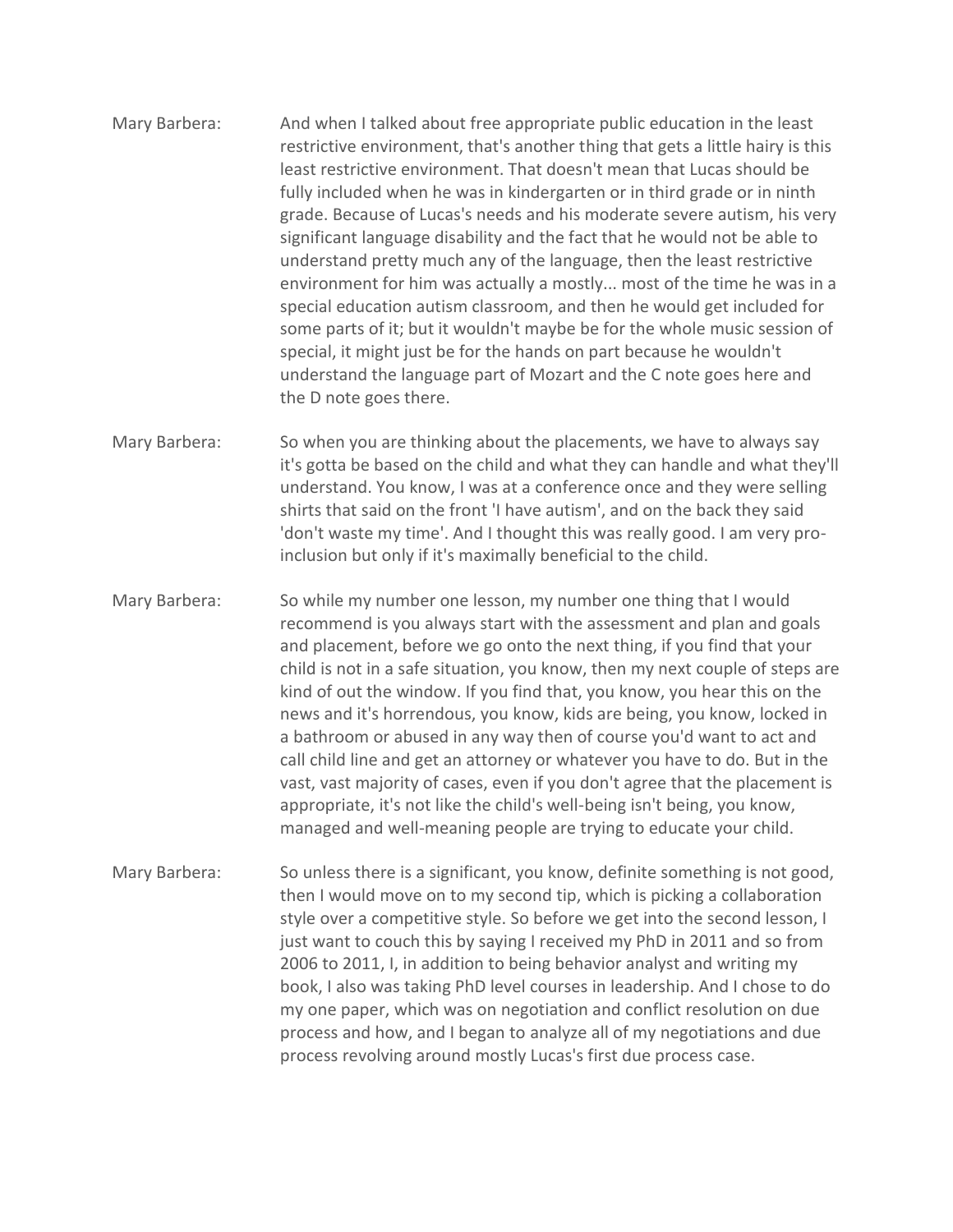- Mary Barbera: And what I found was that parents just automatically might find themselves in a big battle. And school districts on the same side might find themselves in a big battle, and it's exhausting. And I read somewhere, I tried to find the reference for this which I couldn't, but I found that I've heard in the past that if teachers are brought into due process cases and forced to testify and all that, that they have a very high percentage chance of leaving that teaching position and actually leaving the field.
- Mary Barbera: You know, there's a lot of turnover and such. So, you know, having major conflict and having due process cases go on is not really good for the parents or for the school district either or the school district staff specifically. So in my PhD paper I learned all about negotiation and conflict resolution and that... when you're buying a car for instance, you don't have a relationship with the person you're buying the car from. The outcome is of high importance. You want to get the best car and the best deal and you don't, you know, you don't want a lemon and that sort of thing. So you can go in and you can be much more aggressive in your negotiation because you're never going to see these people again. So when you pick a style for negotiation, you have to think about the relationship, if there's any relationship, or if there's going to be relationship down the line. and then also the outcome.
- Mary Barbera: Of course it's always when you're a parent, your child's, you know, education is always a high outcome. But it was really high when Lucas was first diagnosed after reading the Maurice book, because that was the first time I heard about recovery and I heard about the intensive ABA that was needed. And I felt like I had failed my son because I had been in denial for so long. It took me, you know, over probably like 18 months to go from hearing the word autism and being in denial to, you know, 18 months later to finally getting therapy in place. So I felt like I was way behind. I wanted him to have the best outcome. And like I said, they educational system actually filed due process against me. So it was very competitive right from the start.
- Mary Barbera: But what I found out when I was researching this paper is that that is a win lose situation. Somebody wants to win, somebody's going to lose. Whereas if we can go forward and do a more collaborative style of negotiation and conflict resolution, it's the only style that's gonna be a win-win situation. However, it's really complicated because special ed law is not just me negotiating with one person. It is me negotiating with a whole system. You know, you have the teacher and you have the aids and you have the administrators, the principal, the special ed director, the speech therapist, the occupational therapist. Everybody, the regular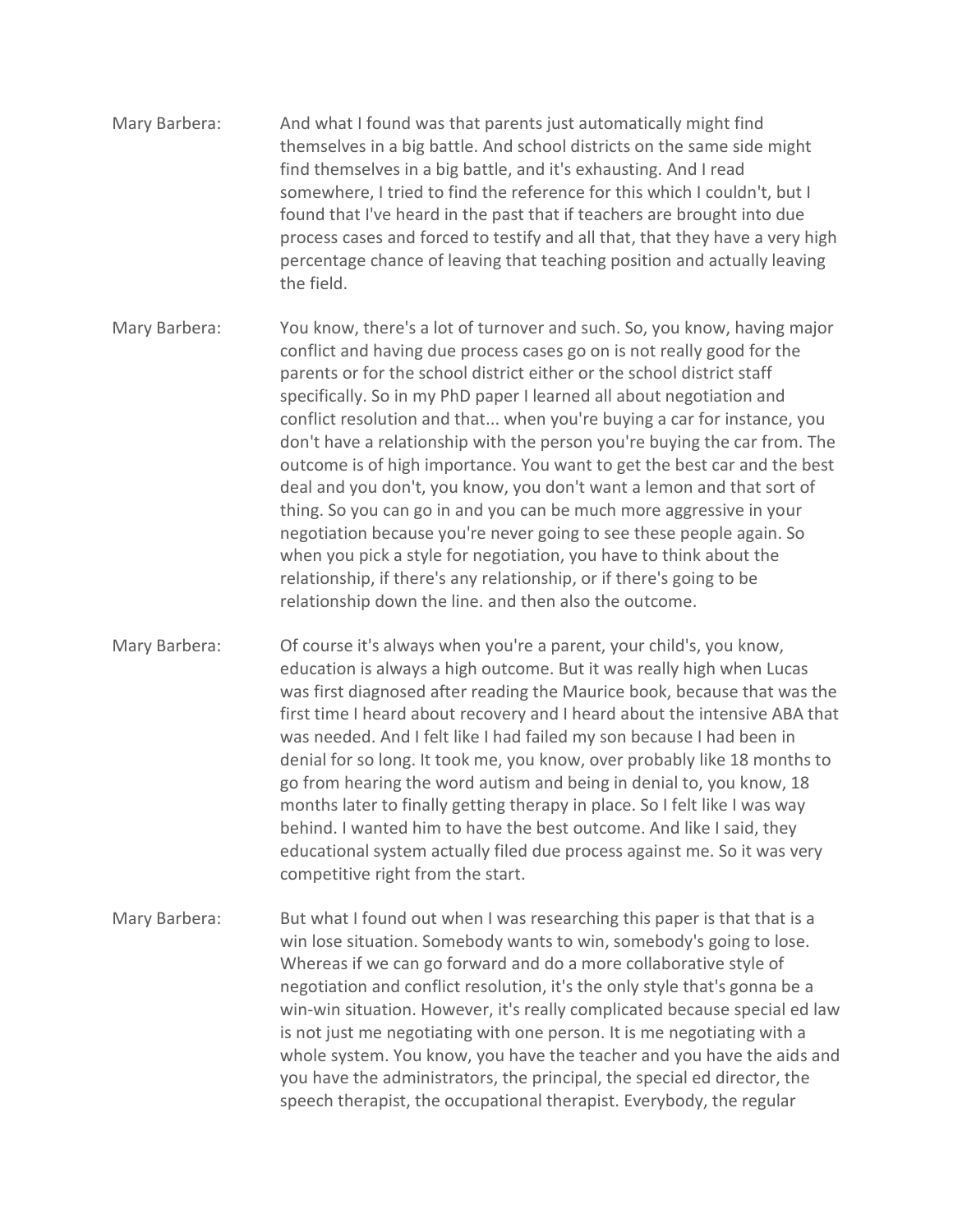education teacher, everybody gets drug into it. And then it becomes where it's David versus Goliath, because Goliath is the one with more money, more power, more people. And the weaker party is almost always the parent, and they are the Davids. So if you go in as a parent trying to use a real Goliath kind of competitive stance, it's going to make it extra tough for you because there is a lot going on and it can quickly turn into this major power struggle.

Mary Barbera: So besides the importance of the relationship with the school district or the teacher in the classroom, there's also the outcome that's important. The power differential between the school district and the parent is another factor. And then there's another factor that I learned when I was writing this paper years ago, over a decade ago, was it's called the, the BATNA: B A T N A. Which is stands for the best alternative to a negotiated agreement. So basically what you can do if you get no agreement. And this is really important because when people say they're fighting or they're advocating or they're in due process or whatever, I am always now thinking about the BATNA; basically your plan B, your options. If you lose, if your lawyer says you don't have a case, whatever the situation is, do you have a plan B?

Mary Barbera: So when children are young, like when Lucas was three, he was already enrolled in regular preschool. I was luckily in a state that had medical assistance regardless of parent income for the child with disability, which would pay for the therapists to come in, and I could basically hire a consultant to tell us all what to do and I didn't have to deal with the three to five agency at all. I basically chose plan B. So while I fought all year in a competitive stance, I didn't have to send Lucas there every day, and that was an extremely good BATNA. However, when Lucas was nine years old and I found myself in due process again, he was in a school district. I didn't want him in a private placement. They would have taken him and put him in a private school. But I didn't want him in a private school. I just wanted him to be where he was, but not to have the bar lowered.

Mary Barbera: And so Lucas went there every day even though we were in due process. And that makes it a little tough. Unless you're independently wealthy and I'm talking mega millionaire, you're not going to be able to just say, you know, I'll just do it everything myself. Now that there's insurance reform and you could probably piece together homeschooling and insurance and those sorts of things. However, in the end, I think working with the educational system and using a collaborative style and focusing on the child is really gonna be in the long run your best ability to help your child in the long run. So number one is focus on the assessment, the plan and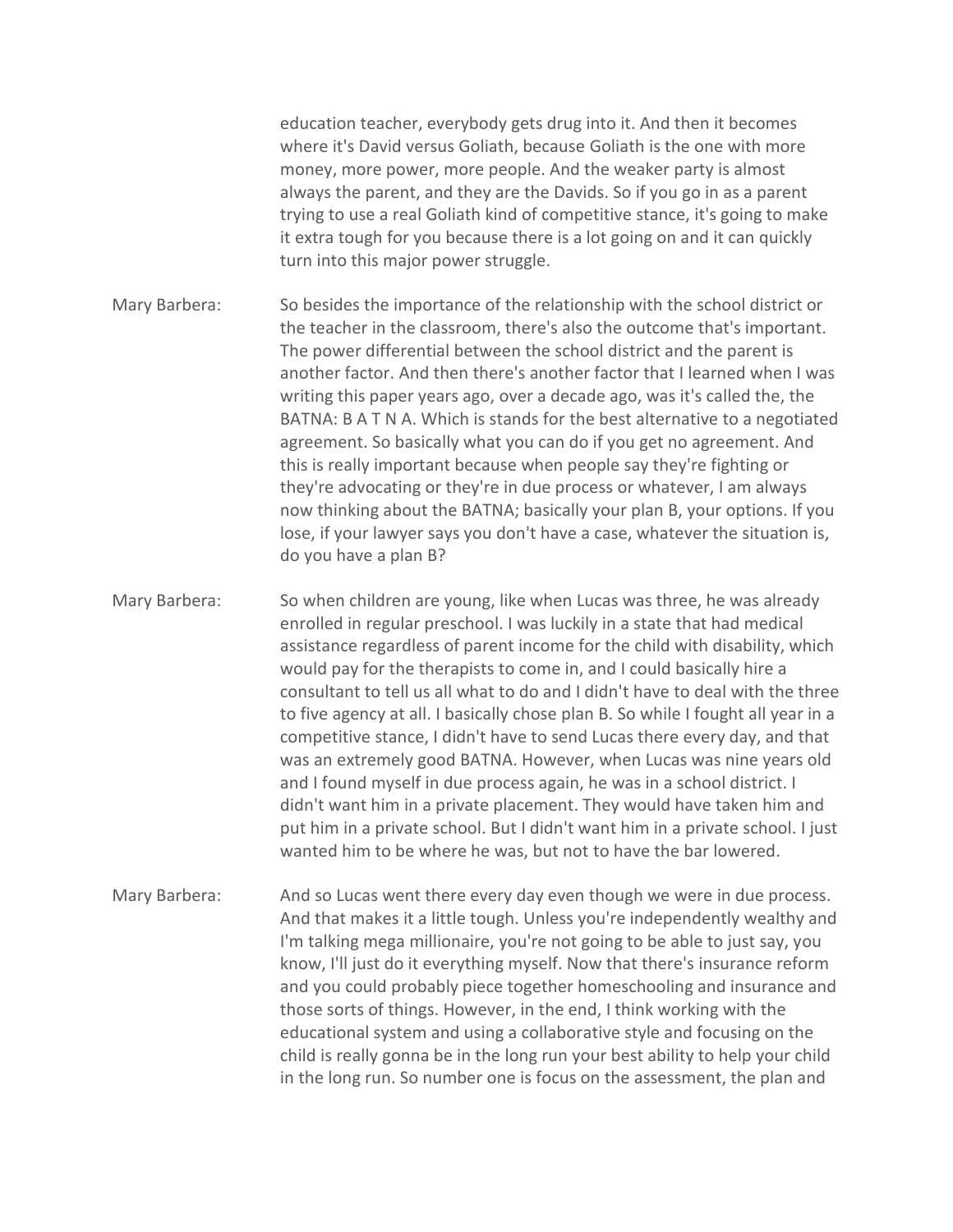what placement they're in. Number two is choosing negotiation style and conflict resolution whenever possible collaborate.

- Mary Barbera: Number three lesson is to get training. This is a whole other language. I've felt like, especially for my first due process case where my attorney was pro-bono, he had me doing a lot of the coming up with questions. Like I had to do a lot of the leg work in some respects, but it was almost like taking a graduate level course in litigation and legal disputes in the autism world. So I got pretty good at it. I attended a boot camp, a two day boot camp with Wrights Law, so it's wrightslaw.com. We'll put that in the show notes. Remember the show notes are at marybarbara.com/42. And I learned a ton at this boot camp.
- Mary Barbera: One of the things I learned about the boot camp was actually more helpful for clients with higher language skills and even for my own typically developing son, because one of the things in the rights law boot camp was we looked at like IQ scores and not just the, you know, the IQ is 120 or 115 or whatever it is, or 75. We looked at the sub-tests, the subscores of the IQ test and talked about learning disabilities and how to see if a child is potentially gifted and learning disabled and just a whole bunch of things that I never ever thought of that were particularly helpful. So the more you learn about, you know, what would a child need to overcome some of their issues and learning disabilities and stuff. It was super helpful.
- Mary Barbera: Also, Gary Mayerson wrote a book, I'm not sure what the year was, but it was How to Compromise with Your School District Without Compromising Your Child. He's going to be on the show next week and he's also getting ready to publish a second book, which I'm going to talk to him about.
- Mary Barbera: The fourth lesson I've learned is, if there is disagreement among the parties, the school and the parent, the teacher and the parent, go back to the assessment and the plan, see if there's a goal. You can't just, well you can, but if you say, I think my son needs a one-to-one, is there a goal? Is there a behavior plan that supports that? Does the assessment support that? Like it all has to lead into the placement and the program which includes the fact that this child may need a one-to-one. And if there's such disagreement that you can't work it out, then at that point may be getting an independent evaluation, a facilitated IEP in the United States, somebody independent. And it doesn't have to be like an independent evaluation. It could be that you take your son to a speech therapist for an evaluation at a hospital and then use that data to show if your son is grade levels behind, for instance. So independent doesn't mean like an